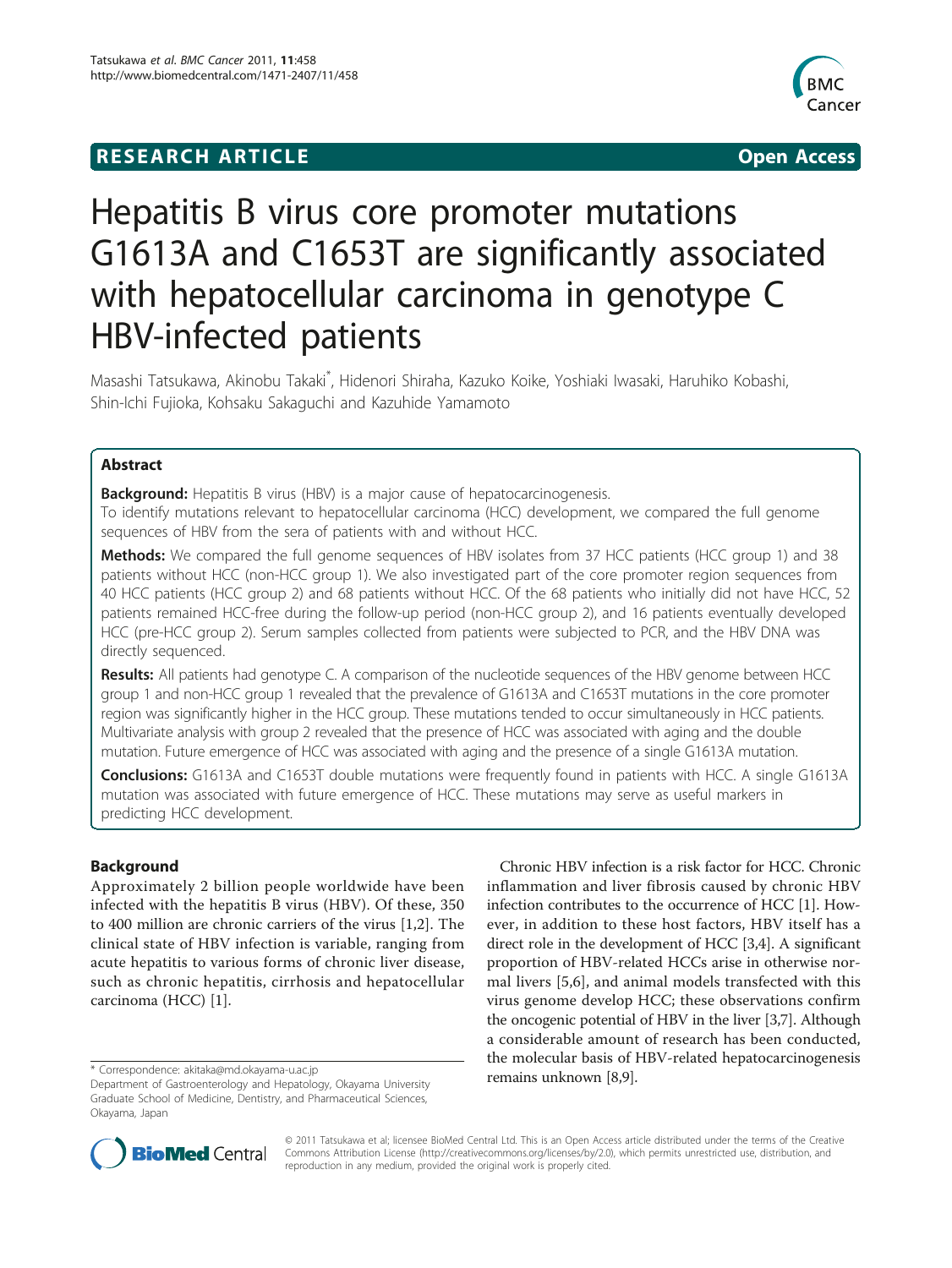If HBV were directly oncogenic, variations in HBV could account for some of the heterogeneity in the clinical course of HCC development. Several studies have examined mutations within the HBV genome that may be associated with HCC. Genotypic diversity is related to differences in clinical and virological characteristics. For example, genotype C infected patients have more severe chronic liver disease, including cirrhosis and HCC [[5](#page-7-0),[10\]](#page-7-0). As for deletions and point mutations, which are more subtle genetic variations than genotype, previous studies have found some clues, such as codon 38 in × gene, A1762T/G1764A basal core promoter (BCP) mutation, and deletion of pre-S and  $\times$  protein [[11-13\]](#page-7-0), but definitive conclusions have not yet been made.

Bias might be created by studying a limited number of patients, a limited section of the HBV-DNA sequence, and patients with different genotypes of HBV. Therefore, whole sequences of HBV-DNA from a genetically similar cohort of patients infected with the same HBV genotype might reduce viral genotypic and host genetic biases. In the present study, we investigated whole genome sequences of circulating HBV-DNA from the sera of HCC patients who were infected with HBV genotype C in the western part of Japan.

#### Methods

#### Patients

Between 1988 and 2004, a total of 575 patients in our hospital were diagnosed as having HBV-related chronic liver diseases, and 138 of these patients developed HCC. Seventy-five patients were diagnosed with HCC at their first visit, and 63 patients were diagnosed with HCC during the subsequent follow-up period. The patient age range was from 29 to 75 years old, and there were 27 women and 111 men.

We excluded patients who were presumed to have acute hepatitis B based on their sexual history, intravenous drug use or exposure to blood products, serological markers including high IgM-HBc antibody positivity and imaging findings showing no chronic liver disease with ultrasonography or computed tomography. Patients who had a history of alcoholism or other causes of hepatitis, such as autoimmune hepatitis, primary biliary cirrhosis, and Wilson's disease were also excluded. We also excluded patients with a very low viral load due to our inability to extract HBV DNA from their serum. In total, we studied 217 serum samples from 183 patients with chronic HBV. Informed consent was obtained from each participant. The study was approved by the ethics committee of Okayama University Hospital.

Diagnosis of HCC was based on positive findings on ultrasonography, computed tomography and/or angiography.

#### Design of the study

The overall study consisted of the following: (1) a matched case-control study was designed to find HBV mutations (from the entire HBV genome) significantly associated with HCC; (2) an unmatched case-control study was designed to validate the mutations associated with HCC; and (3) a nested case-control study in a cohort designed to see if the mutations found in the previous two case-control studies at baseline can predict the occurrence of HCC in patients with chronic hepatitis B.

#### Isolates used for complete genome sequencing

Complete viral genome sequencing was performed on viral DNA isolated from the sera of 37 patients who had HCC (HCC group 1) and 38 patients who did not have HCC or develop HCC during the follow-up period (non-HCC group 1). The mean follow-up period was 8.1 years. Serum samples from patients in non-HCC group 1 were collected at their first visit. The ages and sex of non-HCC group 1 patients were matched with HCC group 1 patients. The patients from HCC group 1 and non-HCC group 1 had an HBV titer that was sufficient to extract enough DNA to determine the entire nucleotide sequence of the HBV genome. Patients did not have on nucleos(t)ide analogue treatment at the time of serum correction to extract enough DNA for sequencing. Liver histology was available for only 12 patients in non-HCC group 1 and was not used for statistical analysis. Three patients had stage 1 fibrosis; 6 patients had stage 2 fibrosis; and 3 patients had stage 3 fibrosis.

The characteristics of these patients are shown in Table [1.](#page-2-0) We could not calculate the MELD (Model for End-Stage Liver Disease) score as a liver function marker because prothrombin time data for many patients were unavailable. We compared the sequences of the entire HBV genome between the two groups.

#### Isolates used for core promoter sequences

To define the reliability of correlations between core promoter mutations and hepatocarcinogenesis drawn by the whole genome analysis, we sequenced a small part of the core promoter region of an additional 108 isolates. Forty isolates were obtained from the HCC patients (HCC group 2), and 68 isolates were from the patients without HCC at their first visit. Of these 68 patients, 16 patients who developed HCC during the follow-up period were defined as pre-HCC group 2, and 52 patients who did not develop HCC were labeled as non-HCC group 2.

The mean follow-up period was 5.8 years for the non-HCC group 2 and 9.5 years for the pre-HCC group 2.

#### Extraction and amplification of serum HBV DNA

Serum samples were stored at -30°C until use. Nucleic acids were extracted from 200 μL of serum using a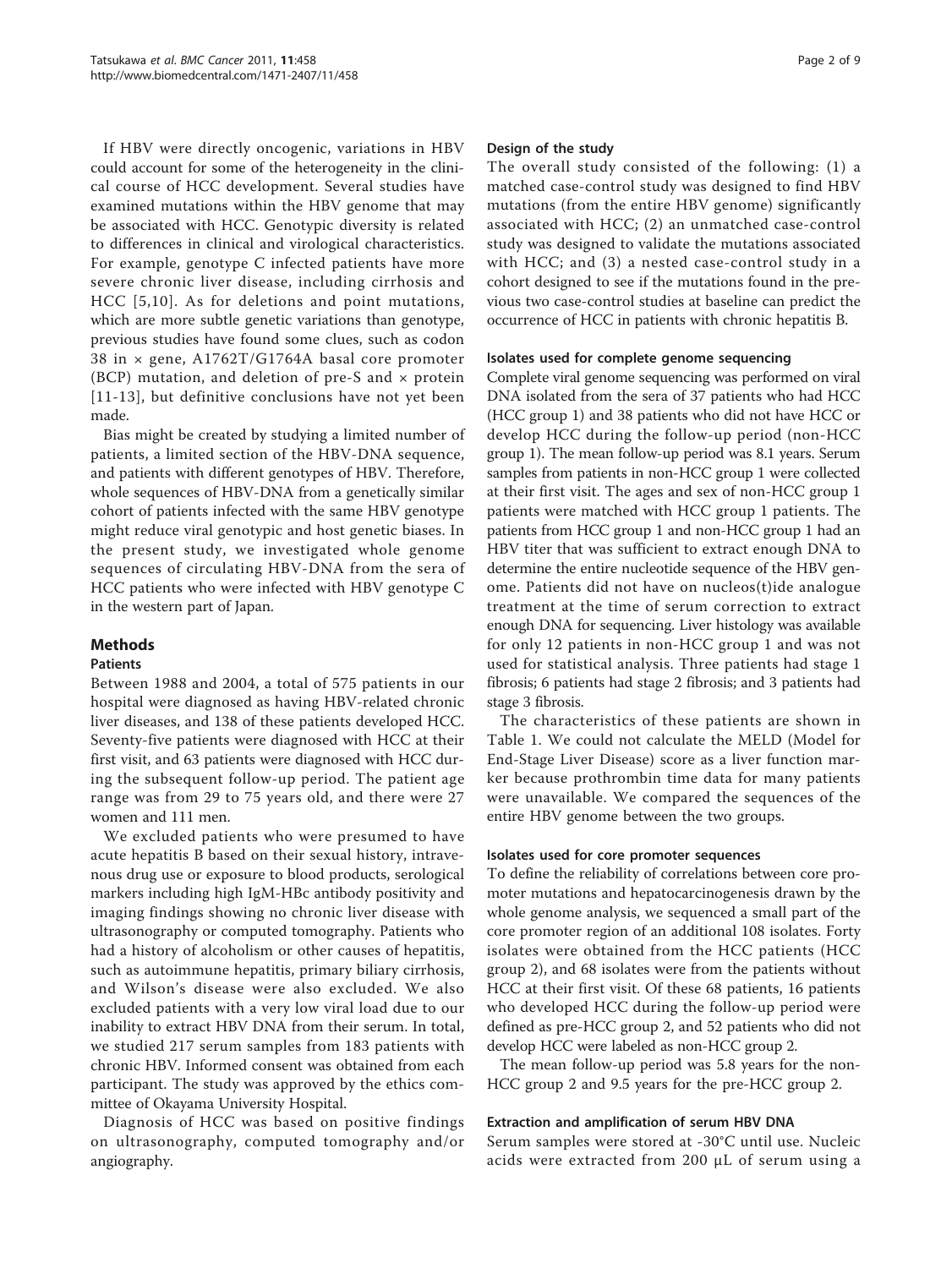| whole HBV sequencing                     |                 |                  |                 |  |
|------------------------------------------|-----------------|------------------|-----------------|--|
|                                          | HCC group 1     | non-HCC group 1  |                 |  |
|                                          | $(n = 37)$      | $(n = 38)$       |                 |  |
| Age (Years)                              | $37 \pm 10.0$   | $38 \pm 11.6$    |                 |  |
| Sex:Male                                 | 29 (78%)        | 28 (73%)         |                 |  |
| HBV-DNA (log/ml)                         | $5.5 \pm 1.1$   | $5.2 \pm 0.9$    |                 |  |
| HBeAg positive                           | 20 (54%)        | 20 (52%)         |                 |  |
| Platelet ( $\times$ 10 <sup>4</sup> /µl) | $11.4 \pm 5.3$  | $16.4 \pm 6.0$   |                 |  |
| Total Bilirubin (mg/dl)                  | $1.3 \pm 1.1$   | $1.6 \pm 1.97$   |                 |  |
| Albumin (g/dl)                           | $3.58 \pm 0.8$  | $4.0 \pm 0.44$   |                 |  |
| core promoter sequencing                 |                 |                  |                 |  |
|                                          | HCC group 2     | non-HCC group 2  | pre-HCC group 2 |  |
|                                          | $(n = 40)$      | $(n = 52)$       | $(n = 16)$      |  |
| Age (Years)                              | $54 \pm 13.1$   | $38 \pm 11.4$ *# | $48 \pm 10.2$   |  |
| Sex:Male                                 | 78%             | 83%              | 94% *           |  |
| HBV-DNA (log/ml)                         | $5.76 \pm 2.04$ | $7.23 \pm 1.37*$ | $6.42 \pm 1.66$ |  |
| HBeAg positive                           | 55%             | 75%              | 79%             |  |
| Platelet $(x 10^4/\mu l)$                | $12.1 \pm 6.39$ | $17.1 \pm 7.15*$ | $15.0 \pm 6.59$ |  |
| Total Bilirubin (mg/dl)                  | $1.32 \pm 1.13$ | $1.29 \pm 2.07$  | $2.55 \pm 6.66$ |  |
| Albumin (g/dl)                           | $3.58 \pm 0.84$ | $4.10 \pm 0.51*$ | $3.84 \pm 0.57$ |  |

<span id="page-2-0"></span>Table 1 Clinical parameters of the subjects used for HBV sequencing

 $*p < 0.05$  vs. HCC group 2, #p < 0.05 vs. pre-HCC group 2

commercially available kit (QIAamp DNA Blood Mini Kit; Qiagen Inc., Valencia, CA).

To obtain a full-length HBV DNA sequence from the nucleic acids, we performed nested PCR to amplify two overlapping fragments with a PfuTurbo polymerase kit (Stratagene, La Jolla, CA). The PCR primer sequences and the relative positions of these PCR fragments on the genetic map of HBV DNA are shown in Table [2](#page-3-0).

For sequencing a small part of the core promoter region, we performed PCR using 5F/5R primers

#### Nucleotide sequencing of PCR products

PCR products were sequenced directly by the dideoxy termination method using the Big Dye Terminator cycle sequencing Ready Reaction Kit ver. 3.1 (Applied Biosystems, Foster City, CA) with modifications and an automatic sequencer (ABI PRISM 3100 Genetic Analyser; Applied Biosystems). PCR products were sequenced in forward and reverse directions. Sequence alignment was performed by using the multiple-alignment algorithm in MegAlign (DNASTAR, Windows version 5.06, WI).

#### **Statistics**

SAS software (Version 6, SAS Institute Inc., NC) was used to conduct the statistical analysis. Continuous data were expressed as mean  $\pm$  SD and were analyzed with one-way ANOVA for normally distributed data and with the Kruskal-Wallis test for other data. Categorical data were analyzed with Pearson's Chi-square test. If a statistical difference was found, we compared the groups by

using a Chi-square test with Bonferroni's correction. Logistic regression analysis was used to assess the likelihood of a nucleotide change due to the influence of various factors related to the risk of HCC development. Cumulative HCC incidence curves were determined using the Kaplan-Meier method and the differences between groups were assessed with the log-rank test. Cox proportional hazard regression analysis was used to identify significant factors that influence future HCC development.

#### Results

#### Genotyping

Phylogenetic trees that were constructed using the neighbor-joining method revealed that all patients in our study had genotype C and subgenotype C2.

#### Analysis of full sequences

To identify mutations associated with hepatocarcinogenesis, we studied the complete nucleotide sequences of the HBV genome isolated from the sera of patients who had HCC (HCC group 1; [DDBJ: AB670237-AB670273]) and who had not developed HCC (non-HCC group 1; [DDBJ: AB670274-AB670311]).

Several deletions were found in the HBV genome. Most deletions were located in the pre-S and  $\times$  regions. However, there were no significant differences between HCC group 1 (2 patients with pre-S1 deletions, 1 patient with pre-S2 deletion) and non-HCC group 1 (2 patients with pre-S1 deletions, 3 patients with BCP/X deletions).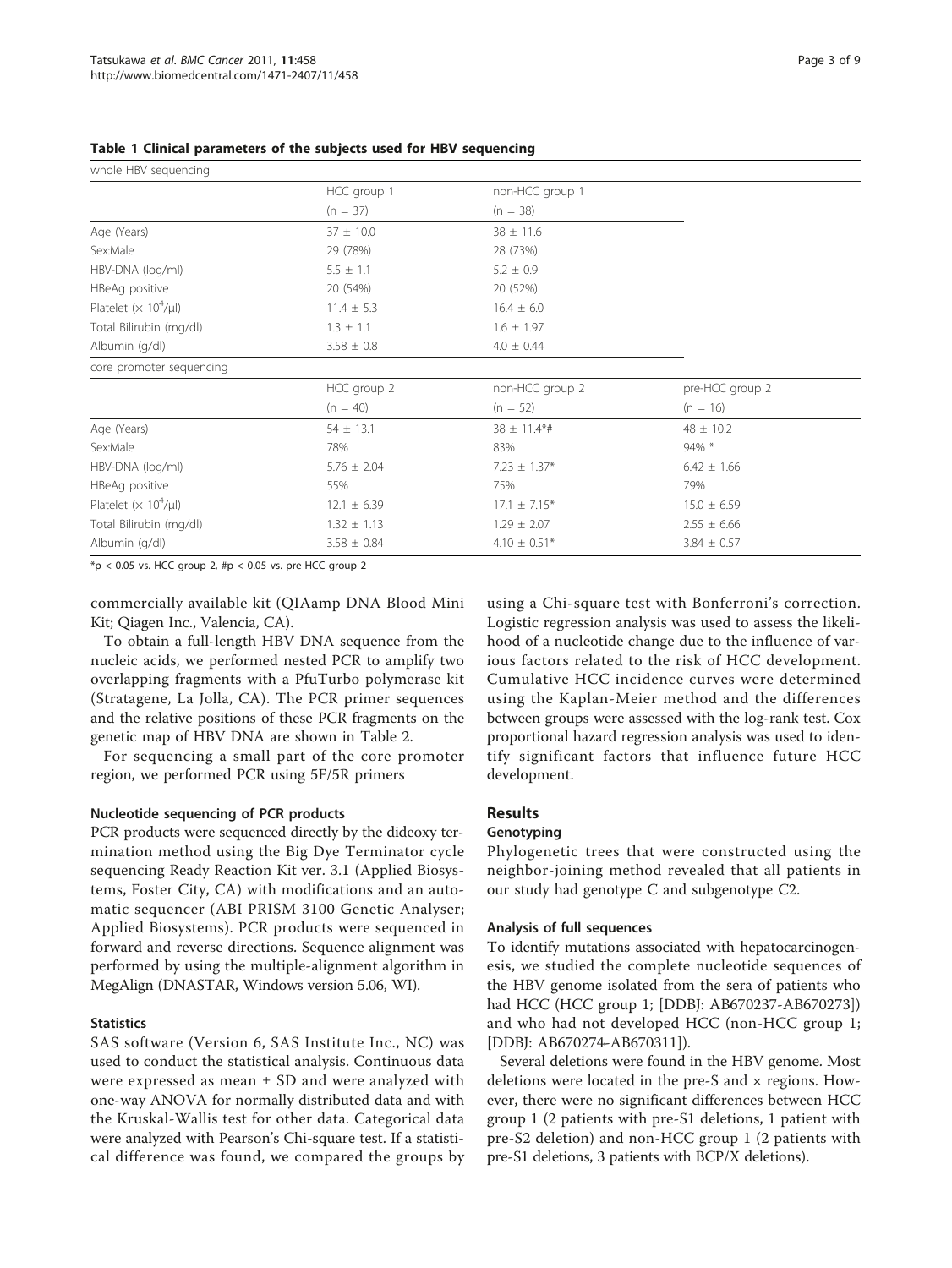<span id="page-3-0"></span>Table 2 Primers used sequencing

| Primer                        | Nucleotide Sequence (5' 3')   | <b>Position</b> |           |
|-------------------------------|-------------------------------|-----------------|-----------|
| HR1F                          | AAGCTCTGCTAGATCCCAGAGT        | 18-39           | Sense     |
| HB1R                          | GAAACATAGAGGTGCCTTGAGCAG      | 557-534         | Antisense |
| HB <sub>2F</sub>              | <b>TGCTGCTATGCCTCATCTTC</b>   | 414-433         | Sense     |
| HB <sub>2R</sub>              | CATACTTTCCAATCAATAGG          | 989-970         | Antisense |
| HB3F                          | GCCAAGTCTGTACAACATCTTGAG      | 760-783         | Sense     |
| HB3R                          | AGTTGGCGAGAAAGTGAAAGCCTG      | 1107-1084       | Antisense |
| HB4F                          | CCTATTGATTGGAAAGTATGTCA       | 970-992         | Sense     |
| HB4R                          | CGGGACGTAGACAAAGGACGT         | 1434-1414       | Antisense |
| HB5F                          | CTCTGCCGATCCATACTGCGGAA       | 1256-1278       | Sense     |
| HB5R                          | <b>TTAACCTAATCTCCTCCCCCA</b>  | 1761-1741       | Antisense |
| HB6F                          | <b>TTGTYTACGTCCCGTCGGCG</b>   | 1421-1440       | Sense     |
| HB6R                          | AACAGACCAATTTATGCCTA          | 1803-1784       | Antisense |
| HB7F                          | GAGACCACCGTGAACGCCCA          | 1611-1630       | Sense     |
| H <sub>B</sub> <sub>7</sub> R | CCTGAGTGCTGTATGGTGAGG         | 2072-2048       | Antisense |
| HB8F                          | <b>TTCACCTCTGCCTAATCATC</b>   | 1824-1843       | Sense     |
| HB8R                          | <b>ATAGGGGCATTTGGTGGTCT</b>   | 2314-2278       | Antisense |
| H <sub>B</sub> 9F             | <b>TCAGGCAACTATTGTGGTTTCA</b> | 2190-2211       | Sense     |
| H <sub>R9</sub> R             | GGATAGAACCTAGCAGGCAT          | 2654-2635       | Antisense |
| HB10F                         | CGCAGAAGATCTCAATCTCGG         | 2417-2437       | Sense     |
| HB <sub>10R</sub>             | GGGTTGAAGTCCCAATCTGGATT       | 2987-2965       | Antisense |
| HB11F                         | GGGTCACCATATTCTTGGGAA         | 2814-2834       | Sense     |
| <b>HR11R</b>                  | GAACTGGAGCCACCAGCAGG          | 75-56           | Antisense |
| HB12F                         | GTGGAGCCCTCAGGCTCAGG          | 3075-3094       | Sense     |
| <b>HB12R</b>                  | CGAGTCTAGACTCTGTGGTA          | 256-237         | Antisense |

To identify point mutations relevant to HCC, we compared each nucleotide of the whole sequences of the HBV genome between HCC group 1 and non-HCC group 1. Of all 3215 base pairs, only two nucleotides showed significant differences between HCC group 1 and non-HCC group 1 (Table [3](#page-4-0)). The two mutations were both located in the core promoter region. A G-to-A mutation at nucleotide 1613 occurred in 38% of HCC group 1 and 10% of non-HCC group 1 ( $p < 0.008$ ). A Cto-T mutation at nucleotide 1653 occurred in 45% of HCC group 1 and 19% of non-HCC group 1 ( $p < 0.05$ ).

The A1762T/G1764A BCP mutation rate was not different between HCC group 1 and non-HCC group 1 (75% vs. 72%). However, the BCP mutation was frequently found in conjunction with the G1613A mutation or the C1653T mutation. The odds ratio of the BCP mutation was 8.2 in the G1613A mutant and 4.62 in the C1653T mutant as compared to wild type ( $p <$ 0.05).

#### Comparison of sequences in the core promoter region

We suspected that the two mutations in the core promoter region were relevant to hepatocarcinogenesis. To determine the reliability of this result, we examined an additional 108 isolates to sequence a part of the core promoter region. The results of the core promoter region analysis were similar to our results from the whole genome sequencing. The rate of the G1613A and C1653T mutations were significantly higher in patients with HCC (Table [4\)](#page-4-0). The rate of the G1613A and C1653T mutations was 50% and 50% in HCC group 2, while each of these mutations was found in only 12% of the non-HCC group 2 ( $p < 0.05$ ). Statistical analysis revealed that G1613A and C1653T mutations were dependent on each other. The rate of the G1613A mutation was significantly higher in isolates with the C1653T mutation as compared to isolates without the C1653T mutation (65% vs. 34%, p  $< 0.05$ ) and vice versa (65% vs. 34%, p  $< 0.05$ ). The combination of these mutations was significant in HCC group 2. The G1613A and/or the C1653T mutations were found at a significantly lower frequency in the non-HCC group 2. Clinical parameters, such as aging, albumin level and platelet count, showed a tendency to be related to HCC group 2 (Table [1\)](#page-2-0), indicating that these mutations might occur with liver fibrosis progression. However, the double mutation rate was high only in HCC group 2 (Table [4](#page-4-0)).

#### Patient characteristics and the 1613/1653 mutations

We determined whether the positivity of the HBe antigen (HBeAg) was related to the mutations. The G1613A mutation was found in 32% of HBeAg-positive patients and 24% of HBeAg-negative patients (N.S. data not shown). The C1653T mutation was found in 27% of HBeAg-positive patients and in 31% of HBeAg-negative patients (N.S.). The double mutation rate was not different with positivity of the HBeAg (14% HBeAg-positive vs. 18% HBeAg-negative). The positive rate of HBeAg did not correlate with these mutations (Table [5\)](#page-5-0). The mutations tended to occur with aging in HCC group 2, although this tendency was not statistically significant. The ratio of mutation was not different with aging in non-HCC group 2.

#### Multivariate analysis

To evaluate the effect of the mutations on the development of HCC, multiple logistic regression analysis was performed with the clinical features and the G1613A and C1653T mutations (Table [6](#page-5-0)).

In our first analysis, we used HCC group 2 and non-HCC group 2 to evaluate the effect of the double mutation on the presence of HCC. The following characteristics, which were proven to be statistically significant with univariate analysis, were used for multiple logistic regression analysis: age ≥45, Plt  $(x10^4/\mu l)$  ≤14, ALT (≥70), and the presence of G1613A and C1653T. The presence of HCC was associated with the double mutation and increased age.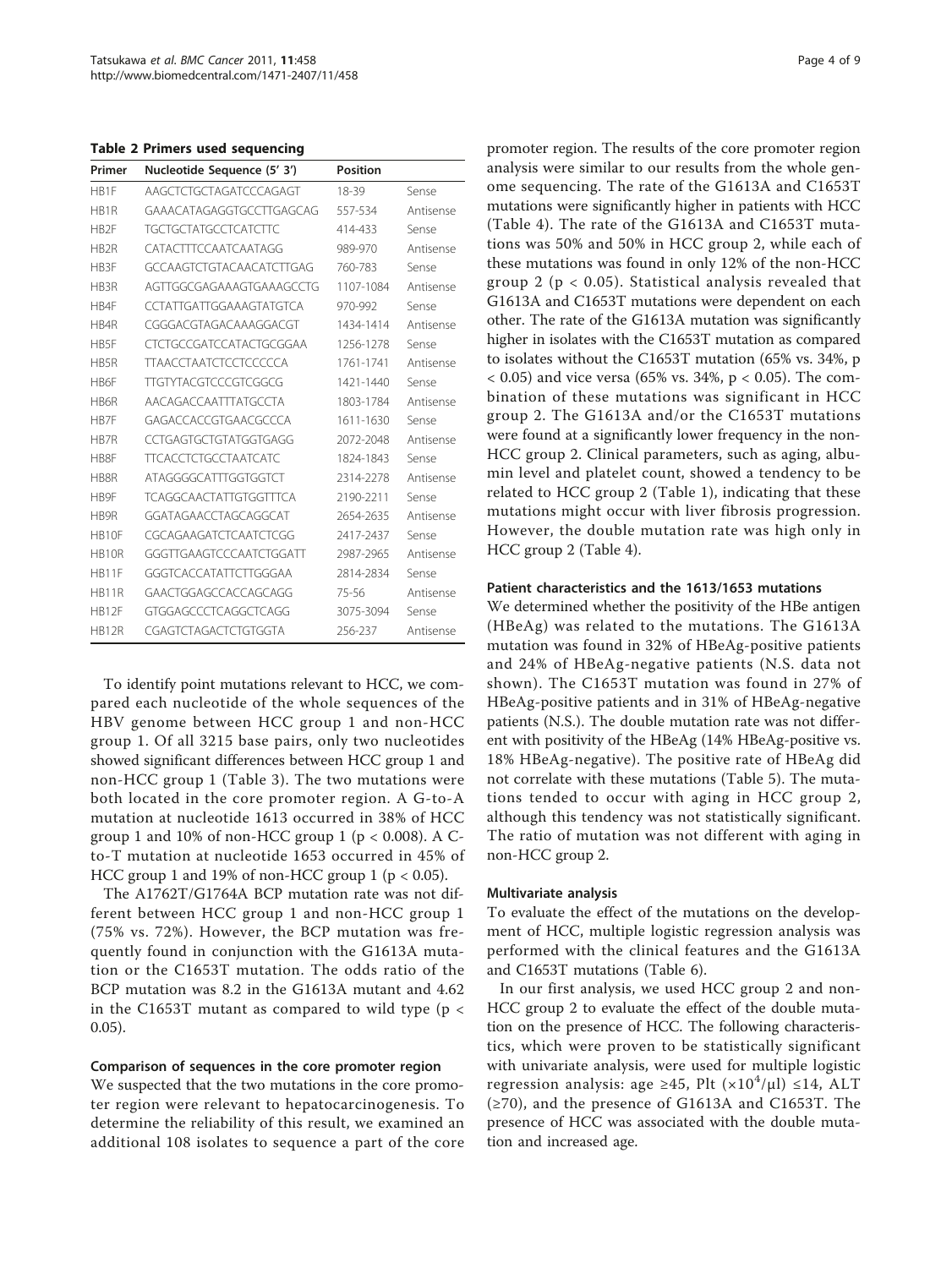|        | <b>Mutation frequency</b> | Locations in open reading frames |        |                    |             |         |
|--------|---------------------------|----------------------------------|--------|--------------------|-------------|---------|
|        | HCC group 1               | non-HCC group1                   | Pol    | $\pmb{\mathsf{X}}$ | $\mathsf C$ | $\sf S$ |
| G162A  | 42%                       | 26%                              | 357    |                    |             | 177     |
| A306G  | $9\%$                     | $0\%$                            | 405    |                    |             | 225     |
| A456G  | 10%                       | 0%                               | 455    |                    |             | 275     |
| C928T  | 37%                       | 40%                              | 613    |                    |             |         |
| C955T  | 11%                       | 8%                               | 622    |                    |             |         |
| A1032C | 0%                        | 7%                               | 647    |                    |             |         |
| A1053G | 33%                       | 19%                              | 654    |                    |             |         |
| A1126C | 36%                       | 41%                              | 679    |                    |             |         |
| T1134C | 36%                       | 35%                              | 681    |                    |             |         |
| T1323C | 9%                        | 16%                              | 744    |                    |             |         |
| G1356A | 7%                        | $0\%$                            | 755    |                    |             |         |
| C1485T | 25%                       | 27%                              | 798    | 38                 |             |         |
| G1499A | 37%                       | 34%                              | 803    | 42                 |             |         |
| G1511A | 29%                       | 23%                              | 807    | 46                 |             |         |
| G1613A | 38%                       | $10\%*$                          | 841    | 80                 |             |         |
| A1633G | 5%                        | $0\%$                            |        | 87                 |             |         |
| C1653T | 45%                       | 19%*                             |        | 94                 |             |         |
| G1727A | 36%                       | 51%                              |        | 118                |             |         |
| A1762T | 74%                       | 77%                              |        | 130                |             |         |
| G1764A | 80%                       | 84%                              |        | 131                |             |         |
| G2080A | 13%                       | 14%                              |        |                    | 89          |         |
| C2444A | 10%                       | $0\%$                            | 46     |                    | 211         |         |
| A2574G | 24%                       | 14%                              | $90\,$ |                    |             |         |
| C2586A | 7%                        | 0%                               | 94     |                    |             |         |
| A2696G | 8%                        | $0\%$                            | 130    |                    |             |         |
| G2783A | 38%                       | 33%                              | 159    |                    |             |         |
| C2919T | 5%                        | $0\%$                            | 205    |                    |             | 24      |
| C3026T | 20%                       | 16%                              | 240    |                    |             | 60      |
| T3098C | 19%                       | 2%                               | 84     |                    |             | 264     |

<span id="page-4-0"></span>Table 3 The prevalence of mutations in the samples

 $*p < 0.05$  vs. HCC group 1

In our second analysis, we used non-HCC group 2 and the pre-HCC group 2 to evaluate the effect of the mutation on the later occurrence of HCC. The following characteristics, which were proven to be statistically significant with univariate analysis, were used for multiple logistic regression analysis: age ≥45 years, male, and the G1613A mutation. The presence of the G1613A mutation was significantly higher in the group that later developed HCC. However, cox proportional hazard

regression analysis showed only low platelet count to be the predictor of later HCC occurrence.

#### **Discussion**

In the present study, we compared the whole HBV genome sequence of 37 HCC patients with 38 non-HCC patients. All patients were infected with genotype C viruses, and the most common mutations were G1613A and C1653T. Patients with both mutations were at a

#### Table 4 The frequency of G1613A and C1653T mutations

|                      | HCC group 2 | non-HCC group 2 | pre-HCC group 2 |
|----------------------|-------------|-----------------|-----------------|
|                      | $(n = 40)$  | $(n = 52)$      | $(n = 16)$      |
| mutation             |             |                 |                 |
| G1613A               | 50%         | $12\%$ * #      | $38\%$ *        |
| C1653T               | 50%         | $12\%$ *        | $13\%$ *        |
| G1613A and C1653T    | 35%         | $6\%$ *         | $0\%*$          |
| G1613A and/or C1653T | 65%         | $17\%$ * #      | 50%             |

 $*p < 0.05$  vs. HCC group 2, #p < 0.05 vs. pre-HCC group,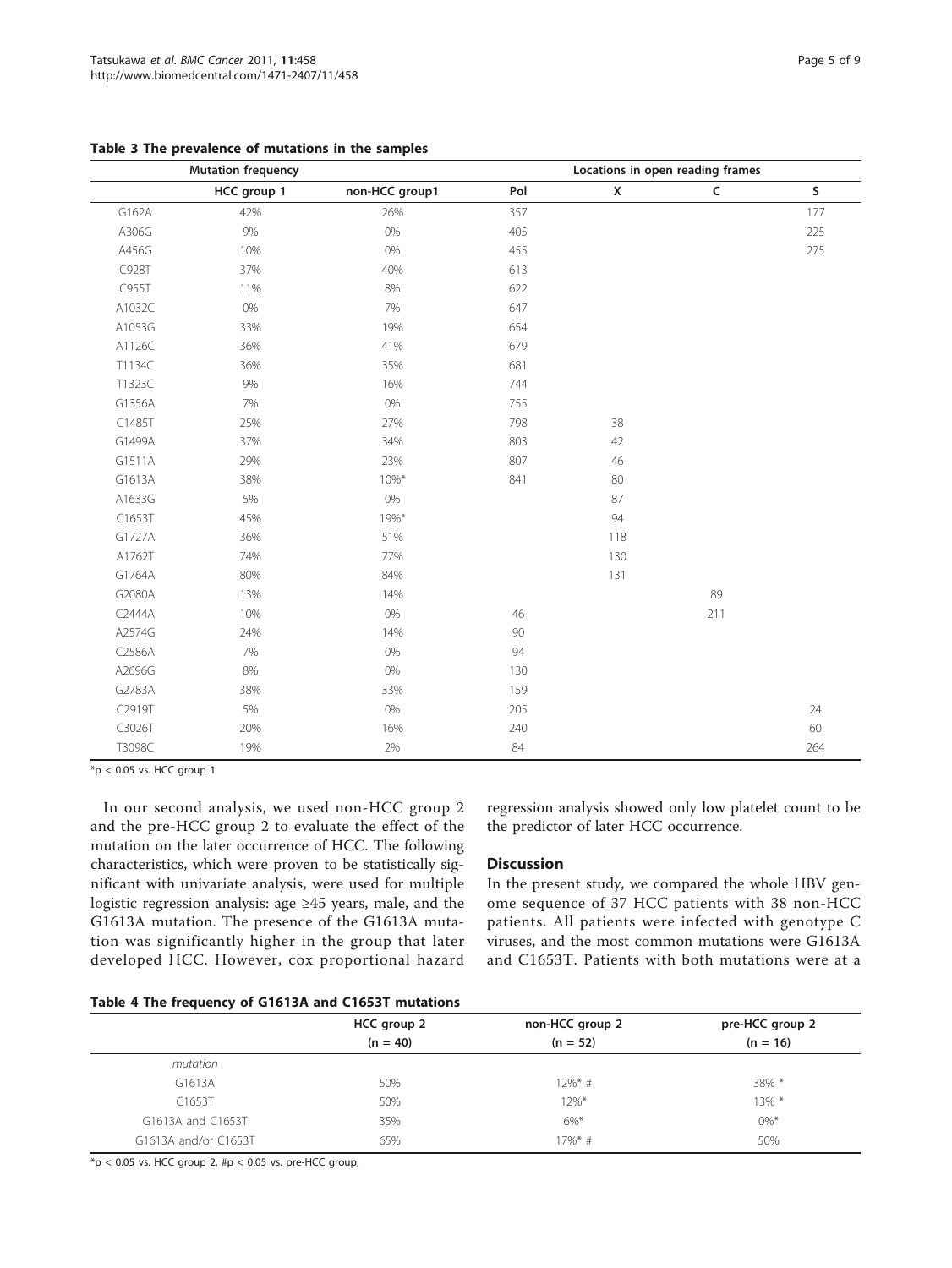| HCC group $2(n = 40)$     |                 |                 |                          |                |
|---------------------------|-----------------|-----------------|--------------------------|----------------|
| Mutation (1613/1653)      | $-/-$           | $+/-$           | $-/+$                    | $+/+$          |
| n                         | 14              | 6               | h                        | 14             |
| HBeAg (positive)          | 40%             | 60%             | 50%                      | 67%            |
| Sex (Male)                | 79%             | 83%             | 83%                      | 71%            |
| Patient age               | $54.6 \pm 14.3$ | $43.3 \pm 6.7$  | $57.8 \pm 18.3$          | $57.8 \pm 9.5$ |
| Non-HCC group $2(n = 52)$ |                 |                 |                          |                |
| Mutation (1613/1653)      | $-/-$           | $+/-$           | $-/+$                    | $+/+$          |
| n                         | 43              | 3               | $\overline{\mathcal{R}}$ | 3              |
| HBeAg (positive)          | 78%             | 50%             | 33%                      | 100%           |
| Sex (Male)                | 81%             | 100%            | 67%                      | 100%           |
| Patient age               | $37.8 \pm 11.0$ | $32.0 \pm 17.3$ | $48.7 \pm 7.0$           | $30.7 + 10.2$  |

#### <span id="page-5-0"></span>Table 5 Mutations and clinical findings

particularly high risk for the presence of HCC. The association between these mutations and hepatocellular carcinoma development was confirmed in an analysis of 183 subjects. An analysis of HCC development during the patient follow-up period revealed that the presence of G1613A and/or C1653T mutations was more prevalent in patients who developed HCC long afterward, as compared to the patients who never developed HCC.

Several studies have revealed the relationship between mutations and hepatocarcinogenesis [\[9](#page-7-0),[13-18\]](#page-7-0). Our hospital is located in the western side of Japan, where genotype C is endemic [\[19\]](#page-7-0), population mobility is low and the ethnicity is homogeneous. The resulting similarities among study subjects support the reliability of our results.

The risk for hepatocarcinogenesis is higher in genotype C HBV patients as compared with other genotypes [[20](#page-7-0)]. In

Table 6 Multivariate analyses for the development of  $H_{cc}$ 

| 1. Factors associated with HCC presence                  |                                                 |            |         |  |  |  |
|----------------------------------------------------------|-------------------------------------------------|------------|---------|--|--|--|
|                                                          | Multivariate analysis                           |            |         |  |  |  |
| Factor                                                   | Odds ratio                                      | 95% CI     | p value |  |  |  |
| Age ( $\geq 45$ )                                        | 7.13                                            | 2.39-23.39 | 0.0004  |  |  |  |
| G1613A and C1653T                                        | 7.19                                            | 1.42-56.0  | 0.016   |  |  |  |
|                                                          | 2. Factors associated with future HCC emergence |            |         |  |  |  |
|                                                          | Multivariate analysis                           |            |         |  |  |  |
| Factor                                                   | Odds ratio                                      | 95% CI     | p value |  |  |  |
| Age ( $\geq 45$ )                                        | 4.89                                            | 1.41-18.69 | 0.010   |  |  |  |
| G1613A                                                   | 4.73                                            | 1.11-21.69 | 0.035   |  |  |  |
| 3. Factors associated with the occurrence of HCC by      |                                                 |            |         |  |  |  |
| Multivariate Cox proportional hazard regression analysis |                                                 |            |         |  |  |  |
| Factor                                                   | Odds ratio                                      | 95% CI     | p value |  |  |  |
| Platelet (< $14 \times 10^4$ /µl)                        | 6.28                                            | 1.66-30.11 | 0.0065  |  |  |  |
| Factor                                                   | Odds ratio                                      | 95% CI     | p value |  |  |  |
| Platelet (< $14 \times 10^4$ /µl)                        | 6.28                                            | 1.66-30.11 | 0.0065  |  |  |  |

different genotypes, the effect of a single point mutation on the function of viral proteins could be different. Our results shed light on the risk of viral mutations on hepatocarcinogenesis in high-risk HBV genotype C (subgenotype C2)-infected patients.

The G1613A and C1653T mutations are both located in the core promoter region [[21\]](#page-7-0). Mutations in the core promoter region have clinical consequences to the host caused by changes in viral characteristics, such as transcription of the pregenomic and pre-C RNAs.

The nucleotide at position 1613 is located at the Nterminal end of the negative regulatory element, upstream of Enhancer II (ENII), which can repress the function of ENII [[22\]](#page-7-0). Mutational analysis has shown that the sequence from 1612 to 1615 is responsible for the repression activity of the negative regulatory element [[23\]](#page-8-0). The 1613 mutation can result in the failure of the repression function of the negative regulatory element and in the proliferation of virus-related proteins that might induce hepatocarcinogenesis. Nucleotide 1613 is also located within overlapping open reading frames, the  $\times$  gene at codon 80 (which results in a synonymous change in  $\times$  protein) and polymerase gene, which contains the C-terminal side of the RNaseH domain (A to K change).

The nucleotide at position 1653 is located in the core upstream regulatory sequence (CURS) region, which has a strong stimulatory effect on the basic core promoter independent of enhancer II [[24\]](#page-8-0). CURS is divided into two regions, A (5'-half; nucleotides 1636-1703) and B (3'-half; nucleotides 1704-1743), which can independently stimulate BCP activity. The 1653 position is located in the box alpha domain that might change the stimulatory effect on BCP. Nucleotide 1653 is also located within the  $\times$  gene at codon 94. × protein binds and affects several intracellular signal transduction pathways, cell cycle progression, and apoptosis regulation [[25\]](#page-8-0). Codon 94 of  $\times$  protein is included in area of several transcription factor binding sites, such as CREB, RPB5, TFIIB, XAP-1, C/EBPalpha,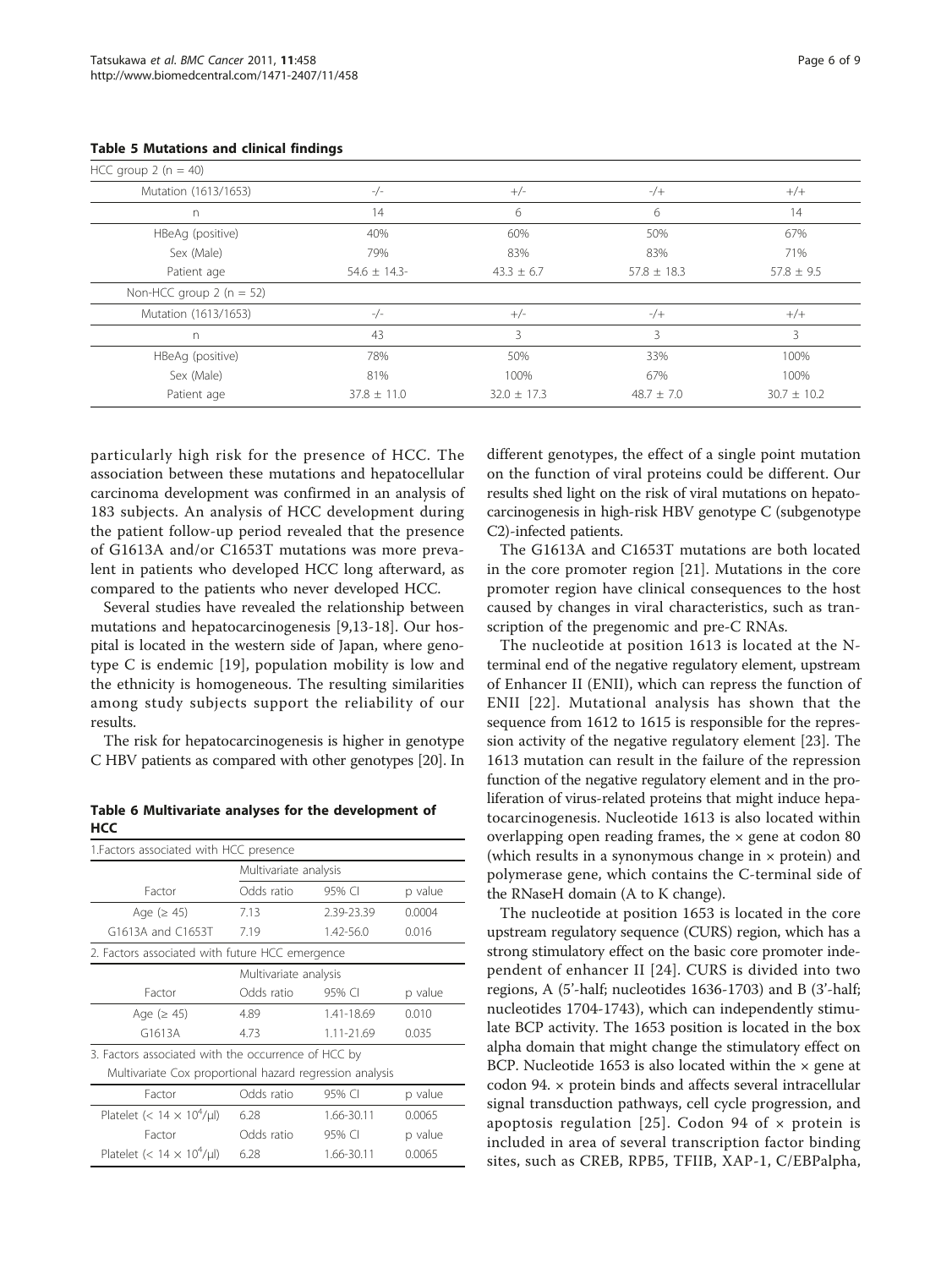and XAP-3. Although this region does not directly bind p53 protein, it contains a p53-dependent transcriptional repression binding site that is necessary for negative regulation of a p53-induced viral-specific DNA enhancer [[21](#page-7-0)[,26\]](#page-8-0).

Several previous studies have reported the association of the mutations at 1613 or 1653 with HCC development. In a Japanese study, Takahashi et al. found that G1613A and C1653T occurred in 38% and 40%, respectively, of 40 HCC patients [\[15](#page-7-0)]. However, their study did not include a non-HCC control group and did not analyze confounding host factors. Shinkai et al. reported that the combination of C1653T and/or V1753 mutations in addition to T1762/A1764 mutations was differentially associated with HCC in HBeAg-positive genotype C patients [[27\]](#page-8-0). Although nucleotide 1613 was outside the range of their sequence analysis, their data were partially consistent with our observations. A recent study from China revealed that 1613 and 1653 mutations were included in mutations frequently detected in HCC patients; however, core region mutants A2189C and G2203W were independent risk factors for HCC [\[18](#page-7-0)]. A meta-analysis of 43 studies revealed that PreS mutation, C1653T, T1753V, and A1762T/G1764A were dominant in HCC [\[28](#page-8-0)]. PreS mutation in genotype C virus was more strongly associated with HCC than PreS mutation in genotype B virus. We could not find any significant differences of the PreS region. Our patient population had an average age of 38 years, which might be too young to accumulate such mutations or large deletions.

Although there have been many reports of important mutations, a definite consensus regarding the significance of mutations in HCC development has not yet been reached. Several factors have made it difficult to reach a consensus. It is difficult to define non-HCC patients, and even when patients are HCC-free for several years, they may eventually develop HCC. Moreover, there are many confounding factors in hepatocarcinogenesis, such as patient age, HBeAg status, and liver cirrhosis. Another limitation of previous studies was the relatively small number of subjects (40 or less) and the mixture of several HBV genotypes. We compared 37 HCC patients with 38 non-HCC patients. Our multivariate analysis with 40 HCC group 2 patients and 52 non-HCC group 2 patients revealed that HCC was associated with increased age and the presence of the 1613/1653 double mutation. The mutations might increase with aging; however, the age matched case-control study revealed the significance of the mutations. The future emergence of HCC is correlated with only G1613A mutation, while the double mutation was associated with the presence of HCC. Acquiring the double mutation might affect the carcinogenesis. Further studies regarding the functional changes in HBV DNA induced by this combination of mutations are clearly needed.

The BCP or precore mutations have been reported to be associated with patient characteristics, such as age, sex, HBeAg-positive status and the clinical course as fulminant hepatitis and liver cirrhosis, especially in genotype C [[21](#page-7-0),[29-31\]](#page-8-0). Since these mutations are frequently found among patients without HCC, the use of these mutations as a marker for HCC surveillance may not be cost effective [[32](#page-8-0)]. In the present study, the BCP mutation was found in 75% of HCC patients and 72% of non-HCC patients, which is not statistically different. Since our subjects all had genotype C virus, this high frequent BCP mutation rate is appropriate. In genotype C virus infected patients, the BCP mutation is reported to accumulate as aging and associated with an increased risk of HCC, however, when the BCP mutation coexisted with precore mutation, the risk of HCC have decreased [[33](#page-8-0),[34\]](#page-8-0). Probably the BCP mutation needs combination of other several mutations to induce hepatocarcinogenesis. Our patients' ages were 37 for HCC group 1 and 38 for non-HCC group 1 suggesting young enough not to accumulate these mutations. The G1613A and C1653T mutations were not associated with sex or HBeAg-positive status. Our follow-up analysis revealed that the G1613A mutation was prevalent in patients who would later develop HCC. This result suggests that these mutations could predict HCC development. In our study, the mean follow-up period was 8.1 years. Although this amount of time is not a measure of the whole lifetime of patients with chronic HBV infection, it is long enough to evaluate the incubation period of HCC.

The PreS mutation in genotype C virus is more strongly associated with HCC than the PreS mutations in genotype B virus [\[35\]](#page-8-0). Deletions of preS2 or  $\times$  have been reported to be associated with HCC development [[33](#page-8-0),[34](#page-8-0)]. However, in our study, deletions in the pre-S1/S2 gene were observed similarly in the HCC group and non-HCC group. Our patient population might be too young to accumulate such mutations or large deletions as BCP were. Pre-S2 variants have been revealed that could not express pre-S2 and normal sized pre-S1 proteins, resulting in the retention of HBs antigen (HBsAg) in the cytoplasm with a subsequent decrease in HBsAg and HBV-DNA in serum [\[34](#page-8-0)]. In the present study, we included only the subjects with high viral load that was sufficient to analyze the whole genome sequences. This may be one additional reason why we did not frequently find pre-S2 variants, which should be found in patients with a low viral load.

The predictive value of the mutation results is relatively high. This might be the results of small number of the cohort as the 95% confidence interval is wide. For more precise analysis, we need more number of the patients.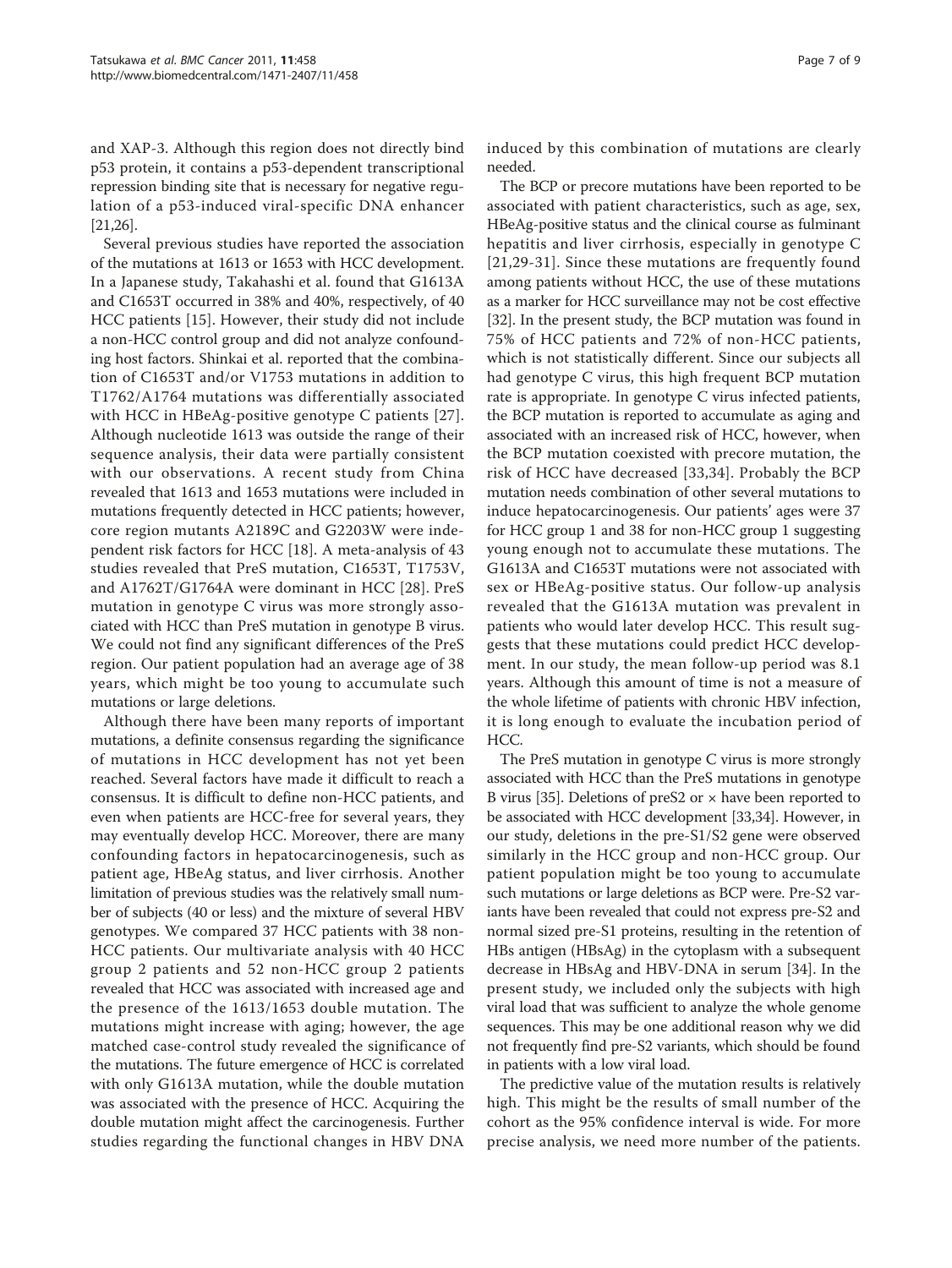<span id="page-7-0"></span>We had attempted to add more samples for sequencing. However, recently diagnosed patients are almost all treated with nucleos(t)ide analogues. As a result, the viral DNA levels are very low, and it is difficult to add more samples.

#### Conclusions

We analyzed the full-length sequence of peripheral blood serum HBV DNA of HCC and non-HCC patients. Two mutations in the core promoter region, G1613A and C1653T, were associated with hepatocarcinogenesis. A single G1613A mutation was associated with future emergence of HCC that could be a marker for predicting HCC development.

#### Note

Accession numbers of full genome sequences of hepatitis B virus in this manuscript.

HCC group 1

[DDBJ: AB670237, AB670238, AB670239, AB670240, AB670241, AB670242, AB670243, AB670244, AB670245, AB670246, AB670247, AB670248, AB670249, AB670250, AB670251, AB670252, AB670253, AB670254, AB670255, AB670256, AB670257, AB670258, AB670259, AB670260, AB670261, AB670262, AB670263, AB670264, AB670265, AB670266, AB670267, AB670268, AB670269, AB670270, AB670271, AB670272, AB670273]

non-HCC group 1

[DDBJ: AB670274, AB670275, AB670276, AB670277, AB670278, AB670279, AB670280, AB670281, AB670282, AB670283, AB670284, AB670285, AB670286, AB670287, AB670288, AB670289, AB670290, AB670291, AB670292, AB670293, AB670294, AB670295, AB670296, AB670297, AB670298, AB670299, AB670300, AB670301, AB670302, AB670303, AB670304, AB670305, AB670306, AB670307, AB670308, AB670309, AB670310, AB670311]

#### Authors' contributions

MT carried out the all sequences and clinical data consumption. AT participated the statistical analysis and drafted the manuscript. KK participated the sequence analysis. HS participated the sequence technique. YI participated clinical data consumption. HK participated clinical data consumption. SF participated clinical data

consumption. KS participated clinical data consumrtion. KY participated clinical data consumption and analysis and interpretation of data. All authors read and approved the final manuscript.

#### Competing interests

The authors declare that they have no competing interests.

Received: 7 April 2011 Accepted: 21 October 2011 Published: 21 October 2011

#### References

- Lok AS, McMahon BJ: [Chronic hepatitis B.](http://www.ncbi.nlm.nih.gov/pubmed/17256718?dopt=Abstract) Hepatology 2007, 45(2):507-539.
- 2. Lee WM: [Hepatitis B virus infection.](http://www.ncbi.nlm.nih.gov/pubmed/9392700?dopt=Abstract) N Engl J Med 1997, 337(24):1733-1745.
- 3. Wang Y, Cui F, Lv Y, Li C, Xu X, Deng C, Wang D, Sun Y, Hu G, Lang Z, Huang C, Yang X: [HBsAg and HBx knocked into the p21 locus causes](http://www.ncbi.nlm.nih.gov/pubmed/14767984?dopt=Abstract) [hepatocellular carcinoma in mice.](http://www.ncbi.nlm.nih.gov/pubmed/14767984?dopt=Abstract) Hepatology 2004, 39(2):318-324.
- 4. Cha MY, Kim CM, Park YM, Ryu WS: Hepatitis B virus x protein is essential [for the activation of Wnt/beta-catenin signaling in hepatoma cells.](http://www.ncbi.nlm.nih.gov/pubmed/15185310?dopt=Abstract) Hepatology 2004, 39(6):1683-1693.
- 5. Kao JH: [Hepatitis B viral genotypes: clinical relevance and molecular](http://www.ncbi.nlm.nih.gov/pubmed/12100608?dopt=Abstract) [characteristics.](http://www.ncbi.nlm.nih.gov/pubmed/12100608?dopt=Abstract) J Gastroenterol Hepatol 2002, 17(6):643-650.
- 6. Pollicino T, Squadrito G, Cerenzia G, Cacciola I, Raffa G, Craxi A, Farinati F, Missale G, Smedile A, Tiribelli C, Villa E, Raimondo G: [Hepatitis B virus](http://www.ncbi.nlm.nih.gov/pubmed/14699492?dopt=Abstract) [maintains its pro-oncogenic properties in the case of occult HBV](http://www.ncbi.nlm.nih.gov/pubmed/14699492?dopt=Abstract) [infection.](http://www.ncbi.nlm.nih.gov/pubmed/14699492?dopt=Abstract) Gastroenterology 2004, 126(1):102-110.
- 7. Zheng Y, Chen WL, Louie SG, Yen TS, Ou JH: [Hepatitis B virus promotes](http://www.ncbi.nlm.nih.gov/pubmed/17187428?dopt=Abstract) [hepatocarcinogenesis in transgenic mice.](http://www.ncbi.nlm.nih.gov/pubmed/17187428?dopt=Abstract) Hepatology 2007, 45(1):16-21.
- 8. Koike K, Tsutsumi T, Fujie H, Shintani Y, Kyoji M: [Molecular mechanism of](http://www.ncbi.nlm.nih.gov/pubmed/11868782?dopt=Abstract) [viral hepatocarcinogenesis.](http://www.ncbi.nlm.nih.gov/pubmed/11868782?dopt=Abstract) Oncology 2002, 62(Suppl 1):29-37.
- 9. Brechot C: [Pathogenesis of hepatitis B virus-related hepatocellular](http://www.ncbi.nlm.nih.gov/pubmed/15508104?dopt=Abstract) [carcinoma: old and new paradigms.](http://www.ncbi.nlm.nih.gov/pubmed/15508104?dopt=Abstract) Gastroenterology 2004, 127(5 Suppl 1):S56-61.
- 10. Sumi H, Yokosuka O, Seki N, Arai M, Imazeki F, Kurihara T, Kanda T, Fukai K, Kato M, Saisho H: [Influence of hepatitis B virus genotypes on the](http://www.ncbi.nlm.nih.gov/pubmed/12500184?dopt=Abstract) [progression of chronic type B liver disease.](http://www.ncbi.nlm.nih.gov/pubmed/12500184?dopt=Abstract) Hepatology 2003, 37(1):19-26.
- 11. Kao JH, Chen PJ, Lai MY, Chen DS: [Hepatitis B genotypes correlate with](http://www.ncbi.nlm.nih.gov/pubmed/10702206?dopt=Abstract) [clinical outcomes in patients with chronic hepatitis B.](http://www.ncbi.nlm.nih.gov/pubmed/10702206?dopt=Abstract) Gastroenterology 2000, 118(3):554-559.
- 12. Tsubota A, Arase Y, Ren F, Tanaka H, Ikeda K, Kumada H: [Genotype may](http://www.ncbi.nlm.nih.gov/pubmed/11536231?dopt=Abstract) [correlate with liver carcinogenesis and tumor characteristics in cirrhotic](http://www.ncbi.nlm.nih.gov/pubmed/11536231?dopt=Abstract) [patients infected with hepatitis B virus subtype adw.](http://www.ncbi.nlm.nih.gov/pubmed/11536231?dopt=Abstract) J Med Virol 2001, 65(2):257-265.
- 13. Muroyama R, Kato N, Yoshida H, Otsuka M, Moriyama M, Wang Y, Shao RX, Dharel N, Tanaka Y, Ohta M, Tateishi R, Shiina S, Tatsukawa M, Fukai K, Imazeki F, Yokosuka O, Shiratori Y, Omata M: [Nucleotide change of codon](http://www.ncbi.nlm.nih.gov/pubmed/17050029?dopt=Abstract) 38 in the  $\times$  gene of hepatitis B virus genotype C is associated with an [increased risk of hepatocellular carcinoma.](http://www.ncbi.nlm.nih.gov/pubmed/17050029?dopt=Abstract) J Hepatol 2006, 45(6):805-812.
- 14. Zhang KY, Imazeki F, Fukai K, Arai M, Kanda T, Mikata R, Yokosuka O: [Analysis of the complete hepatitis B virus genome in patients with](http://www.ncbi.nlm.nih.gov/pubmed/17888035?dopt=Abstract) [genotype C chronic hepatitis and hepatocellular carcinoma.](http://www.ncbi.nlm.nih.gov/pubmed/17888035?dopt=Abstract) Cancer Sci 2007, 98(12):1921-1929.
- 15. Takahashi K, Akahane Y, Hino K, Ohta Y, Mishiro S: [Hepatitis B virus](http://www.ncbi.nlm.nih.gov/pubmed/9930189?dopt=Abstract) [genomic sequence in the circulation of hepatocellular carcinoma](http://www.ncbi.nlm.nih.gov/pubmed/9930189?dopt=Abstract) [patients: comparative analysis of 40 full-length isolates.](http://www.ncbi.nlm.nih.gov/pubmed/9930189?dopt=Abstract) Arch Virol 1998, 143(12):2313-2326.
- 16. Tanaka Y, Mukaide M, Orito E, Yuen MF, Ito K, Kurbanov F, Sugauchi F, Asahina Y, Izumi N, Kato M, Lai CL, Ueda R, Mizokami M: [Specific mutations](http://www.ncbi.nlm.nih.gov/pubmed/16935384?dopt=Abstract) [in enhancer II/core promoter of hepatitis B virus subgenotypes C1/C2](http://www.ncbi.nlm.nih.gov/pubmed/16935384?dopt=Abstract) [increase the risk of hepatocellular carcinoma.](http://www.ncbi.nlm.nih.gov/pubmed/16935384?dopt=Abstract) J Hepatol 2006, 45(5):646-653.
- 17. Truong BX, Yano Y, Seo Y, Phuong TM, Tanaka Y, Kato H, Miki A, Utsumi T, Azuma T, Trach NK, Mizokami M, Hayashi Y, Kasuga M: [Variations in the](http://www.ncbi.nlm.nih.gov/pubmed/17607788?dopt=Abstract) [core promoter/pre-core region in HBV genotype C in Japanese and](http://www.ncbi.nlm.nih.gov/pubmed/17607788?dopt=Abstract) [Northern Vietnamese patients.](http://www.ncbi.nlm.nih.gov/pubmed/17607788?dopt=Abstract) J Med Virol 2007, 79(9):1293-1304.
- 18. Zhu Y, Jin Y, Guo X, Bai X, Chen T, Wang J, Qian G, Groopman JD, Gu J, Li J, Tu H: Comparison study of complete sequences of hepatitis B virus identifies new mutations in core gene associated with hepatocellular carcinoma. Cancer Epidemiol Biomarkers Prev
- 19. Orito E, Ichida T, Sakugawa H, Sata M, Horiike N, Hino K, Okita K, Okanoue T, Iino S, Tanaka E, Suzuki K, Watanabe H, Hige S, Mizokami M: [Geographic distribution of hepatitis B virus \(HBV\) genotype in patients](http://www.ncbi.nlm.nih.gov/pubmed/11526547?dopt=Abstract) [with chronic HBV infection in Japan.](http://www.ncbi.nlm.nih.gov/pubmed/11526547?dopt=Abstract) Hepatology 2001, 34(3):590-594.
- 20. Yu MW, Yeh SH, Chen PJ, Liaw YF, Lin CL, Liu CJ, Shih WL, Kao JH, Chen DS, Chen CJ: [Hepatitis B virus genotype and DNA level and hepatocellular](http://www.ncbi.nlm.nih.gov/pubmed/15713961?dopt=Abstract) [carcinoma: a prospective study in men.](http://www.ncbi.nlm.nih.gov/pubmed/15713961?dopt=Abstract) J Natl Cancer Inst 2005, 97(4):265-272.
- 21. Yokosuka O, Arai M: [Molecular biology of hepatitis B virus: effect of](http://www.ncbi.nlm.nih.gov/pubmed/16998621?dopt=Abstract) [nucleotide substitutions on the clinical features of chronic hepatitis B.](http://www.ncbi.nlm.nih.gov/pubmed/16998621?dopt=Abstract) Med Mol Morphol 2006, 39(3):113-120.
- 22. Lo WY, Ting LP: [Repression of enhancer II activity by a negative](http://www.ncbi.nlm.nih.gov/pubmed/8107237?dopt=Abstract) [regulatory element in the hepatitis B virus genome.](http://www.ncbi.nlm.nih.gov/pubmed/8107237?dopt=Abstract) J Virol 1994, 68(3):1758-1764.